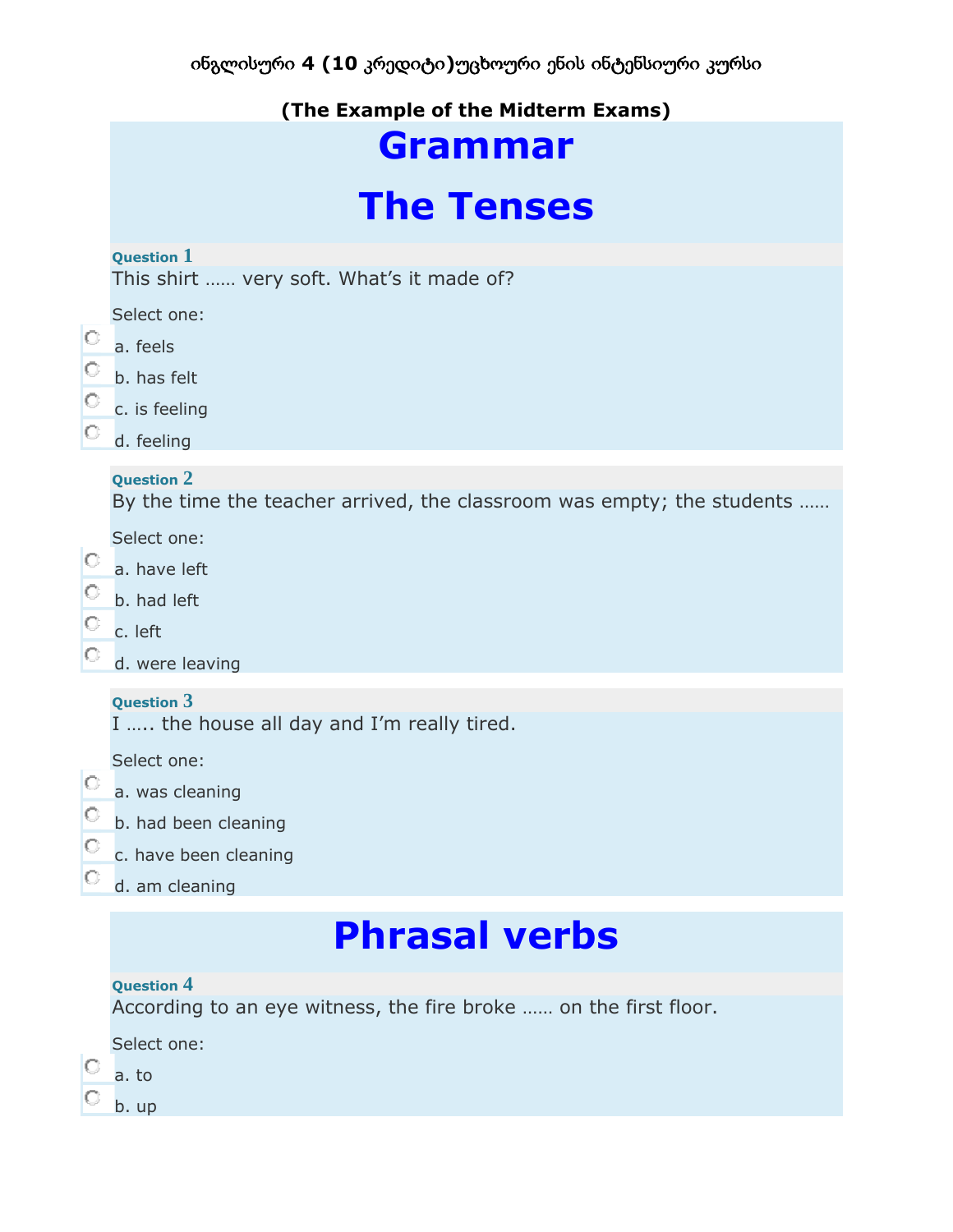|                         | c. into                                                                                                         |
|-------------------------|-----------------------------------------------------------------------------------------------------------------|
| О                       | d. out                                                                                                          |
|                         | <b>Question 5</b><br>The professor has appointed Mr. Jones to carry  this experiment.<br>Select one:<br>a. away |
| O<br>$\circ$<br>$\circ$ | b. off<br>c. on<br>d. out                                                                                       |
|                         | <b>Question 6</b><br>Lisa's mother asked her where she had been but she couldn't come<br>an answer.             |
| $\circ$<br>$\circ$      | Select one:<br>a. out<br>b. into                                                                                |
| $\mathbf C$<br>О        | c. up with<br>d. to                                                                                             |
|                         | S<br>e                                                                                                          |

# **Choose the correct word (form).**

|         | <b>Question 7</b>                           |
|---------|---------------------------------------------|
|         | The patient's condition is ___________.     |
|         | Select one:                                 |
| $\circ$ | a. stabilize                                |
| $\circ$ | b. stable                                   |
| $\circ$ | c. stably                                   |
|         | d. stability                                |
|         | <b>Question 8</b>                           |
|         | travellers can go on a trip down the river. |
|         | Select one:                                 |
|         | a. adventurous                              |
|         | b. adventurism                              |
|         |                                             |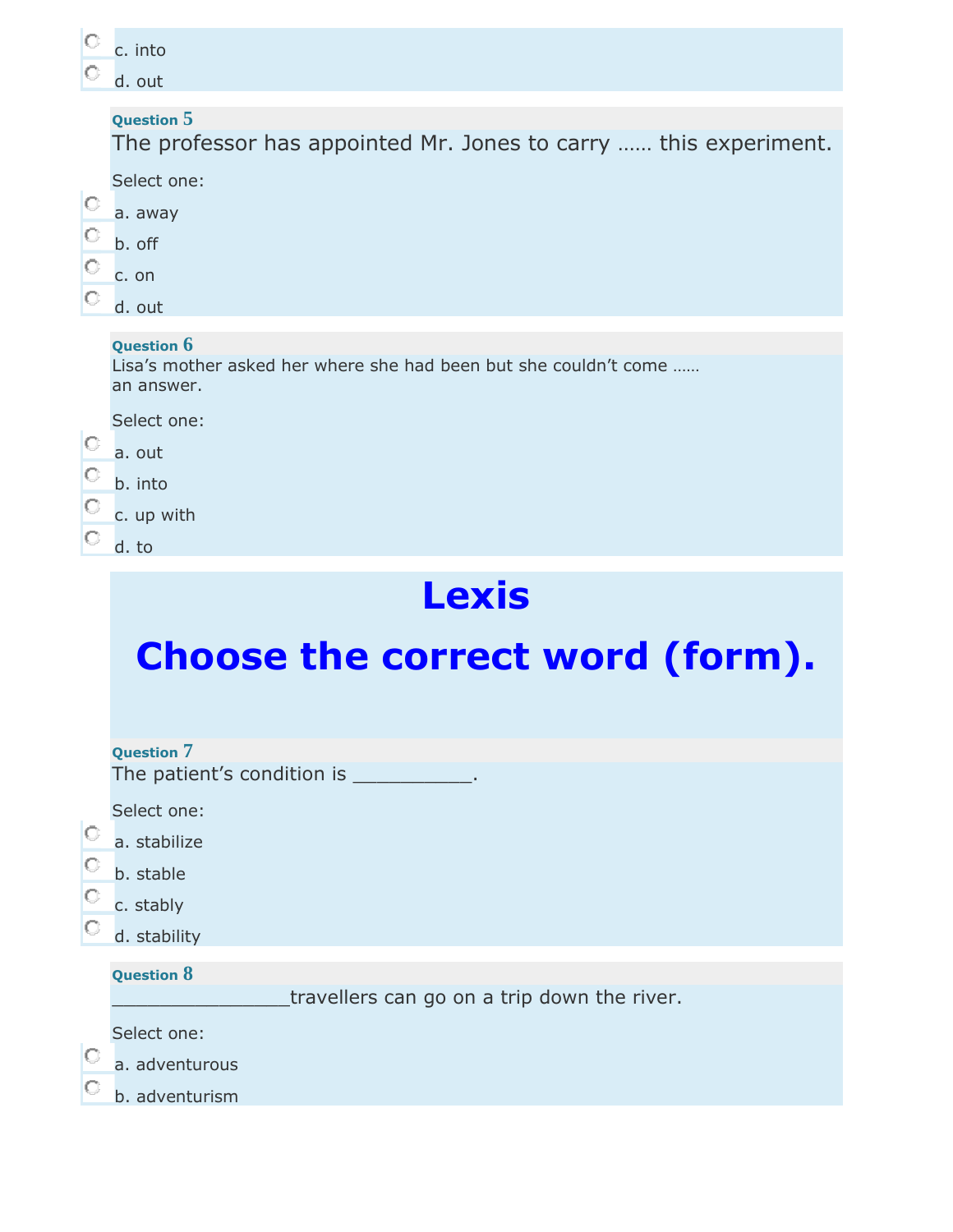|         | c. adventure                                                               |
|---------|----------------------------------------------------------------------------|
| O       | d. adventurer                                                              |
|         | <b>Question 9</b>                                                          |
|         | We are pleased to ______________ that all five candidates were successful. |
|         | Select one:                                                                |
| O       | a. announce                                                                |
| O       | b. announced                                                               |
| O       | c. announcement                                                            |
|         | d. announcer                                                               |
|         |                                                                            |
|         | <b>Choose the correct word.</b>                                            |
|         | Question $10$                                                              |
|         | My brother is _______________. His hobby is mountain climbing.             |
|         | Select one:                                                                |
|         | a. generous                                                                |
|         | b. dependable                                                              |
|         | c. brave                                                                   |
|         | d. reliable                                                                |
|         | <b>Question 11</b>                                                         |
|         | What does Sandra look___________?                                          |
|         | Select one:                                                                |
| $\circ$ | a. similar                                                                 |
|         | b. bad                                                                     |
| $\circ$ | c. like                                                                    |
|         | d. dislike                                                                 |
|         | <b>Question 12</b>                                                         |
|         | Dr Dawson is a very _____________ person in our town.                      |
|         | Select one:                                                                |
| O       | a. influential                                                             |
| O       | b. interested                                                              |
| $\circ$ | c. known                                                                   |
|         | d. visible                                                                 |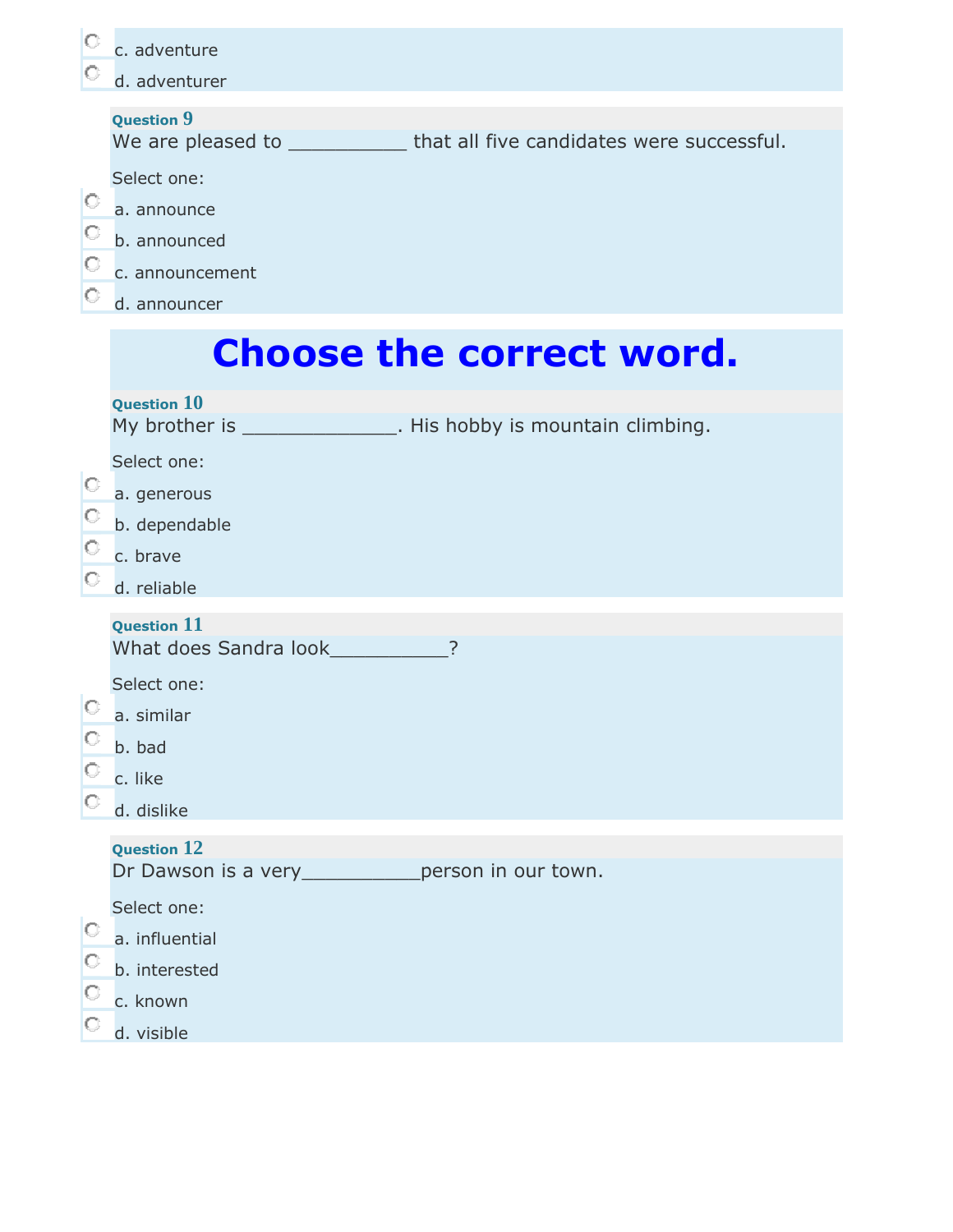## **Choose synonyms for the underlined words.**

**Question 13**

She *wandered* aimlessly around the streets.

| Select one: |
|-------------|
|             |

- O a. ran
- О. b. walked
- О. c. moved
- 0. d. crawled

## **Question 14**

My parents  $educated$  me to be a Catholic, but I don't go to church any more.

Select one:

- 0. a. brought in
- О. b. brought about
- О. c. brought back
- О. d. brought up

## **Question 15**

It was as  $\frac{chilly}{}$  as if it had been October.

Select one:

- О. a. dark
- О. b. warm
- О. c. gloomy
- 0. d. cold

# **Reading**

## **Read the text and the questions below. For each question mark correct letter: A, B, C or D.**

## **Let's start again**

All4u were once an individual band, standing out from the crowd with excellent CD albums such as 'Saturday again' and 'First love'. Since Steve Sop left the group, however, they've not been the same. Their recent songs have lacked the special sounds and